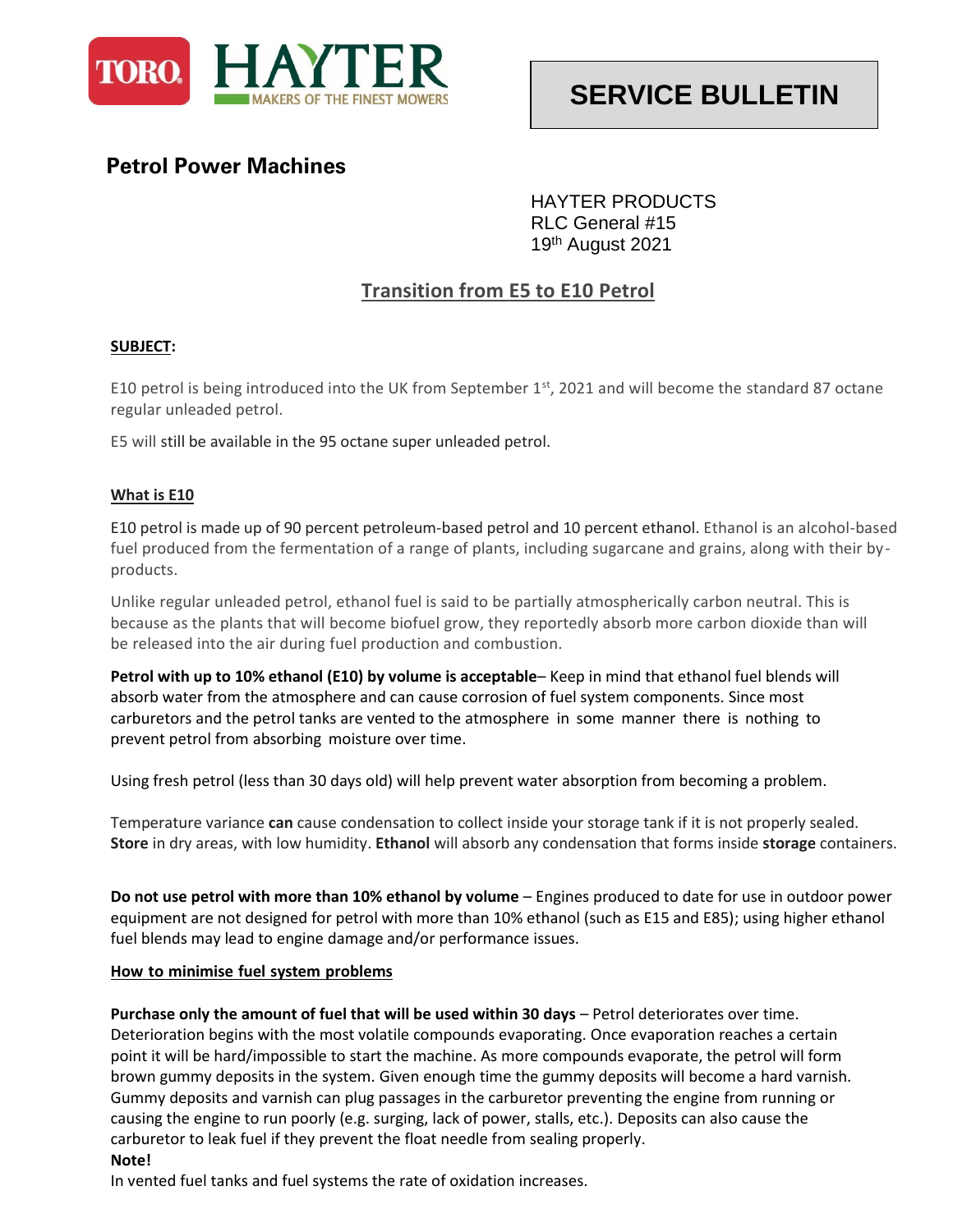**Add fuel treatment / stabiliser.** A fuel treatment should be used to minimise the oxidation rate of the petrol and extend the storage life. Always add the fuel treatment to the container filled with new pump purchased fuel on the day you buy it, never into the fuel tank of your lawnmower.

# **There are two types of fuel treatment / stabilizer:**

- i. Form a layer over the top of the petrol and greatly reduce the rate the fuel's volatile compounds evaporate. They also prevent absorption by the fuel.
- ii. Protects the petrol at the molecular level and does not just form a film on top of the fuel.

Hayter / Toro's fuel treatment works at the molecular level and has three key functions:

**Fuel stabiliser** – Protects the fuel by bonding with the petrol gas molecules at a chemical level which prevents the fuel from oxidizing.

**Cleaner Additives** – Cleaners in the additive neutralizes and decomposes carbon and gum deposits

**Corrosion Inhibitors** – Forms a barrier on metal parts of the fuel system against rust, oxidization and corrosion.

#### **Fuel Treatment:**

|        | <b>Part Number</b> |
|--------|--------------------|
| Hayter | 111-9366           |
| Toro   | 131-6572           |

#### **Engines**

All current production machines using Hayter, Toro, Briggs and Stratton, Honda, Kohler or Kawasaki engines can safely use E10 fuel, but no higher.

For older machines we recommend that you refer to your Engine Operators Manual for guidance.

As a general guide machines produced from the following dates are compatible for use of E10 fuel:

| Year | <b>Engine Brand</b>                      |
|------|------------------------------------------|
| 2000 | Hayter, Toro, Briggs and Stratton, Honda |
| 2011 | Kawasaki                                 |
| 2020 | Kohler                                   |

Prior to these dates engines may not be compatible but clarification should always be made via the Engine Operators manual or engine manufacturer.

#### **Warranty coverage**

**Note:** This is a summary of what the warranty covers related to the fuel system. For complete warranty coverage details see the warranty statement for the specific machine.

#### *Warranty covers:*

• **Defects in material or workmanship, or if it stops functioning due to the failure of a component.** For example, if during the warranty period the carburetor's float leaks resulting in the inlet needle not closing, then replacement of the float is covered under warranty.